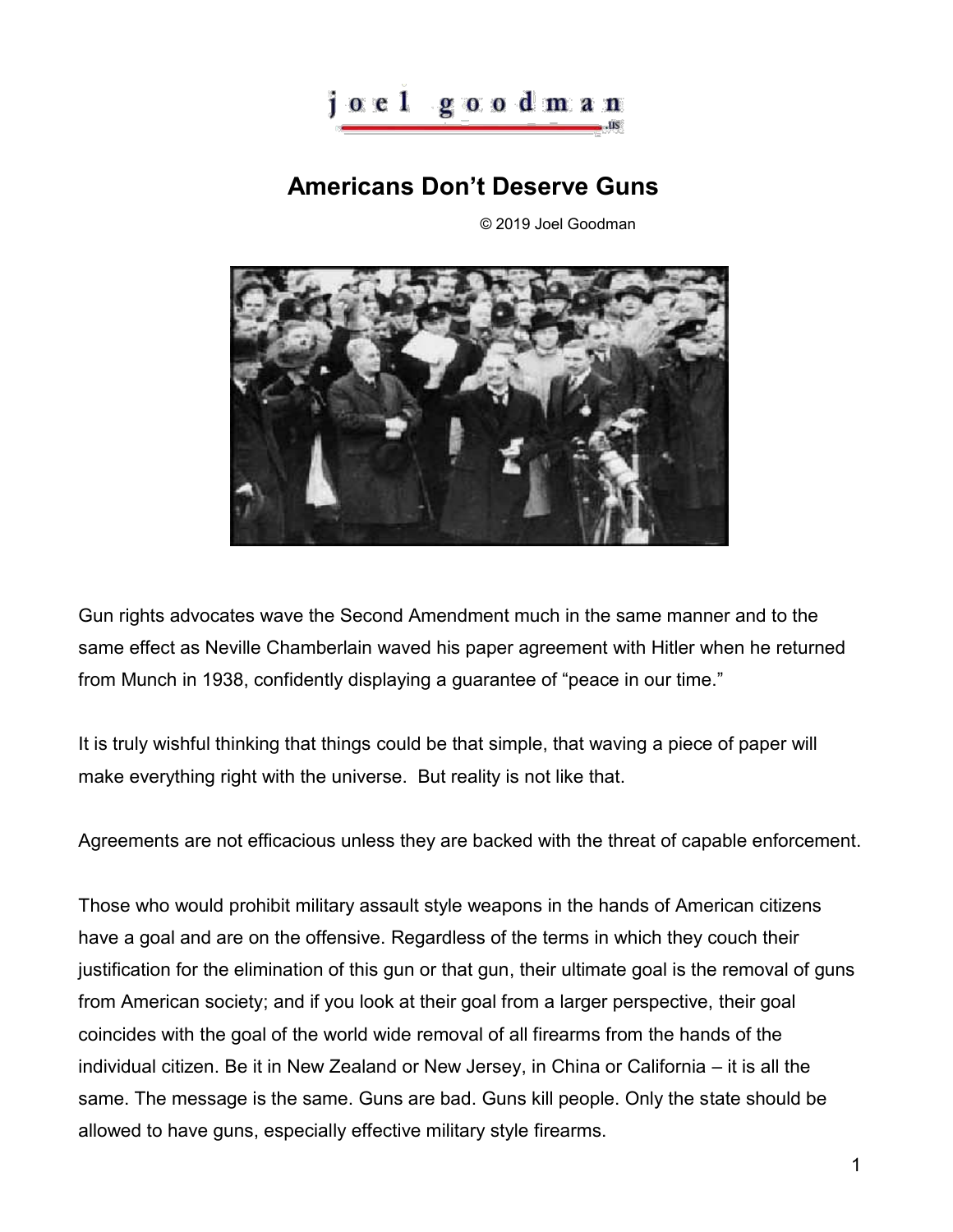If we look seriously at the cautious and relatively ineffective American gun lobby versus those who oppose guns, we see two different types of forces, only one of which has taken the offensive, those opposed to guns.

The anti-gun forces are willing to do and say pretty much anything that will justify their goal. What is not usually discussed by the Left is the numerous times when there have been specific warnings about a possible gun attack, and the threat was ignored by government officials or agents. These include gun tragedies executed by a youth on **psychotropic drugs** such as in the Columbine High School and the Aurora Century theater shootings, or the Parkland youth who obtained a firearm because he had no felony arrest record pursuant to an [Obama-era political](https://www.nationalreview.com/2018/03/parkland-shooting-school-discipline-policies-limited-law-enforcement-involvement-with-students/)  [policy](https://www.nationalreview.com/2018/03/parkland-shooting-school-discipline-policies-limited-law-enforcement-involvement-with-students/) designed to reduce the "school-to-prison pipeline," or even the most frightening situation, the enemy within, radical Muslims with a religious agenda of killing non-Muslim Americans. World wide, radical Muslim killings are the most numerous; and these are usually accomplished with fully automatic military weapons, such as in the [Paris 2015 theater centered](https://en.wikipedia.org/wiki/November_2015_Paris_attacks)  [attack](https://en.wikipedia.org/wiki/November_2015_Paris_attacks) and the earlier 2015 Charlie Hebdo [attack.](https://en.wikipedia.org/wiki/Charlie_Hebdo_shooting)

The political Right has pointed out that those disposed to a large scale killing will find some way to commit mass murder, the actual number of gun attacks by parties who could have been stopped by some form of more stringent gun control is minimal and statistically irrelevant in a nation of 300,000,000 plus people. But facts are not what are at the forefront of the discussion, it is the servicing of an agenda using compassion as its promotional vehicle.

The anti-gun advocates will never discuss the largest single mass killing in the US, which took place at a social club in [New York City.](https://en.wikipedia.org/wiki/Happy_Land_fire) Eighty seven people were killed with a gallon of gasoline and a match; or the 1927 Bath School bombing, which killed forty four.

When President Obama intoned the 2015 mass shooting at the Inland Regional Center in San Bernardino, California, he distinctly did not reference the explosive devices the Muslim Terrorists were carrying or their motive – to kill unarmed Americans celebrating Christmas.

Also, when Obama warned us that "*we have a pattern now of mass shootings in this country that has no parallel anywhere else in the world*," he was incorrect. The US ranks [56th per](https://nypost.com/2018/08/30/america-doesnt-actually-lead-the-world-in-mass-shootings/)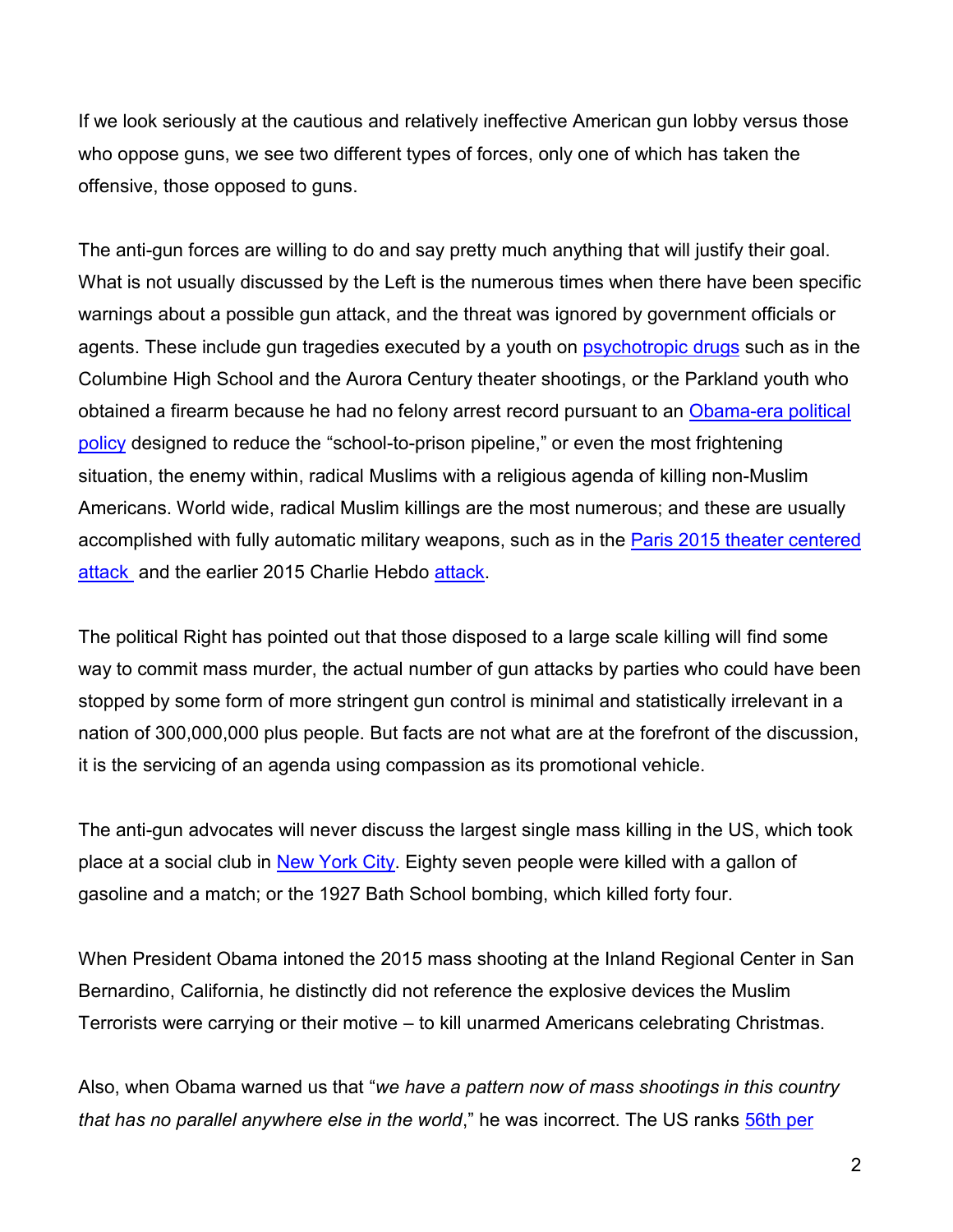[capita i](https://nypost.com/2018/08/30/america-doesnt-actually-lead-the-world-in-mass-shootings/)n its rate of attacks and 61st in mass public shootings murder rate. Norway, Finland, Switzerland and Russia all have at least 45 percent higher rates of murder from mass public shootings than the United States. [Other politicians](https://www.investors.com/politics/editorials/sorry-despite-gun-control-advocates-claims-u-s-isnt-the-worst-country-for-mass-shootings/) have joined this false chorus of singling out the country with the most guns as being the only country with such a high rate of gun violence.

In fact, when one searches the web for mass murders in the United States, the search quickly segues to mass shootings, as if they are the only mass murders.

Those opposed to guns who want the elimination of "assault" weapons won't discuss the massive number of dead and wounded from bomb attacks, such as those in [Bangladesh](https://en.wikipedia.org/wiki/2005_Bangladesh_series_bombings) or [Boston.](https://en.wikipedia.org/wiki/Boston_Marathon_bombing) Neither will they discuss the number of people killed by vehicle attacks such as those in [Germany](https://en.wikipedia.org/wiki/2016_Berlin_truck_attack) and [New York,](https://en.wikipedia.org/wiki/2017_New_York_City_truck_attack) even though vehicles are much more ubiquitous, and available without a background check to felons who have committed violent crimes.

Also never mentioned is the fact that according to FBI crime data, [deaths by knives](https://dailycaller.com/2018/02/19/knives-gun-control-fbi-statistics/) in the U.S. outnumber deaths by rifles by five to 1. In 2016, 1,604 people were killed by knives and other cutting instruments, while 374 were killed by rifles. A breakdown of assault style knives (fighting knives such as those carried by Marines), camping knives, machetes, axes, kitchen knives, pocket knives and illegal switch blades is never given.

But, again, facts are not important in the gun debate. Emotion is.

When discussing mass murder, anti-gunners won't discuss the untold number of murders committed by governments against their own people, whether it be a Hitler or a Castro or a Mao or a Pol Pot. In these instances the citizens were all disarmed. In the case of Hitler, the citizens were disarmed just prior to his gaining total control of Germany, which once accomplished led to the initiation of Germany's programs of mass extinction. The example of a state such as Germany turning on its own is most exemplary, when one considers that prior to Hitler's rise, Germany was one of the most socially conscious, well educated nations extant. China and Russia, in which millions of disarmed citizens were killed by their Leftist Communist governments, were also advanced countries with established cultures.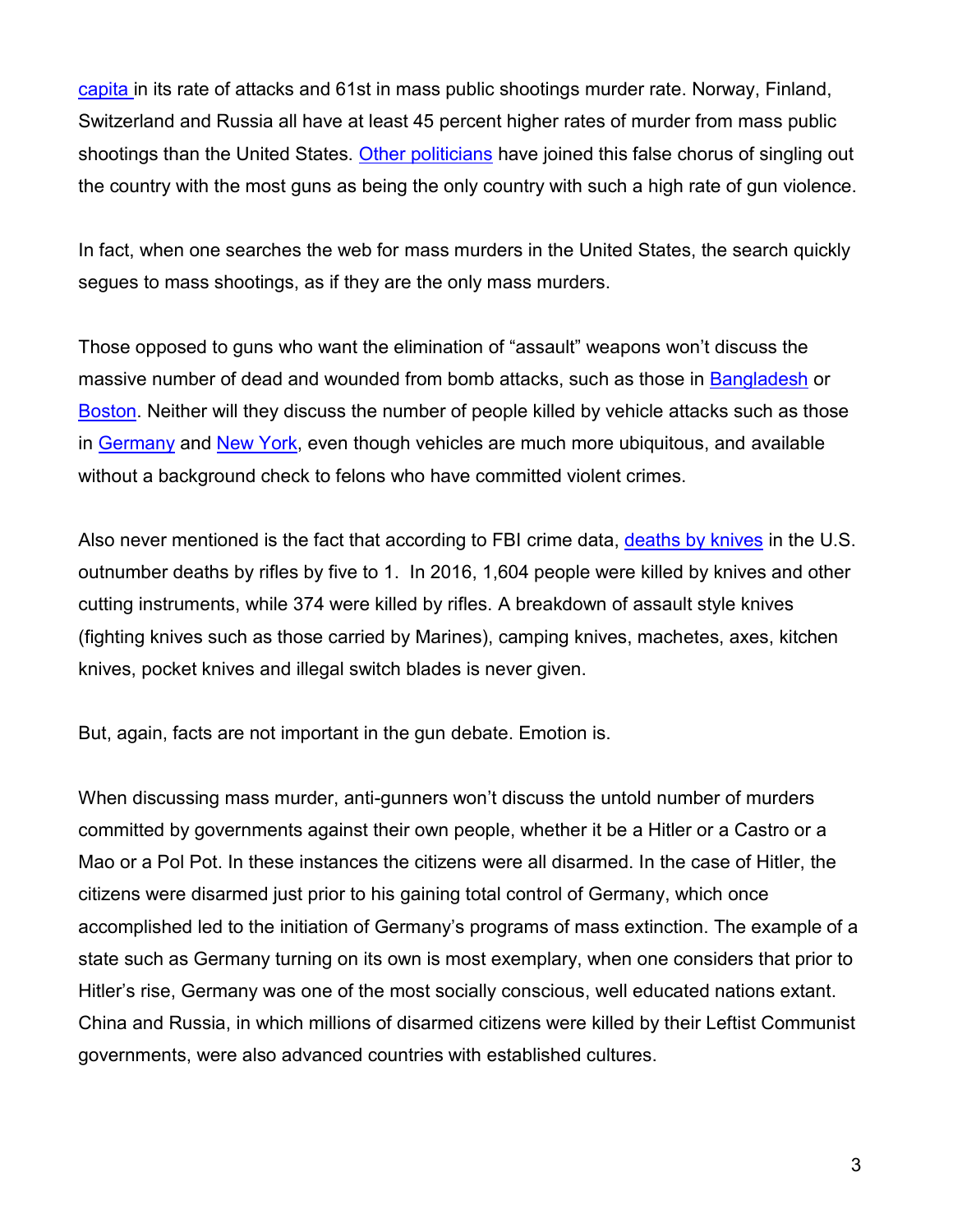According to Professor [Carol Quigley](http://www.carrollquigley.net/pdf/Weapons%20Systems%20and%20Political%20Stability.pdf) the availability and use of inexpensive weapons by an army demands a large military force consisting of willing recruits; and requires an egalitarian government to support it. On the other hand, the use of expensive weapons systems demanding extensive training requires a smaller force, and the unnecessary citizenry not in military service is looked upon as a threat; which gives rise to a more authoritarian government. Since the 1970's, the United States has been committed to an expensive weapons system / small (select) military force. The use of a select force coincides with the rise of the anti-gun movement, starting with a call to ban mail-order guns and inexpensive Saturday Night Specials. It would appear that the growing demand for the removal of readily available inexpensive assault style rifles from the citizens' hands may not be as organic as it appears, but actually manufactured to some degree. If this premise is an accurate predictor or government behavior, it would appear that those most desirous of a free democratic government would support the ready availability of assault style rifles rather than oppose them.

None of the large amount of conscientious analysis done by gun rights groups has the argument winning value it is purported to have. Pro-gun supporters continually analyze the selectivity of gun death reporting by the anti-gun movement. Gun advocates are meticulous in their analysis of the number, background and type of each shooting, whether it be gang related, criminal activity, suicide, lawful self-defense, justified police shootings, terrorist attacks, or accidental shootings. The causality is analyzed ad nauseum. Gun supporters are incessant in their message that those who intend to kill will find a way to do it; that it is not, never was, never will be the tool that is at blame; that murder is committed by the murderer not the weapon.

Gun advocates religiously point to the hypocrisy of the anti-gunners' failure to compare the number of mass shootings to the number of drug / gang related shootings, and skew the reporting on the number of gun deaths in the US by not categorizing them accurately. There is little coverage of mass knife killings around the world, which are commonplace.

The information that Americans who believe in the ownership of substantial firearms diseminate is defensive in nature. The lack of an offensive posture is the reason that Americans don't deserve guns. Gun owners and their advocates have no goal. And, the status quo is neither adequate nor acceptable.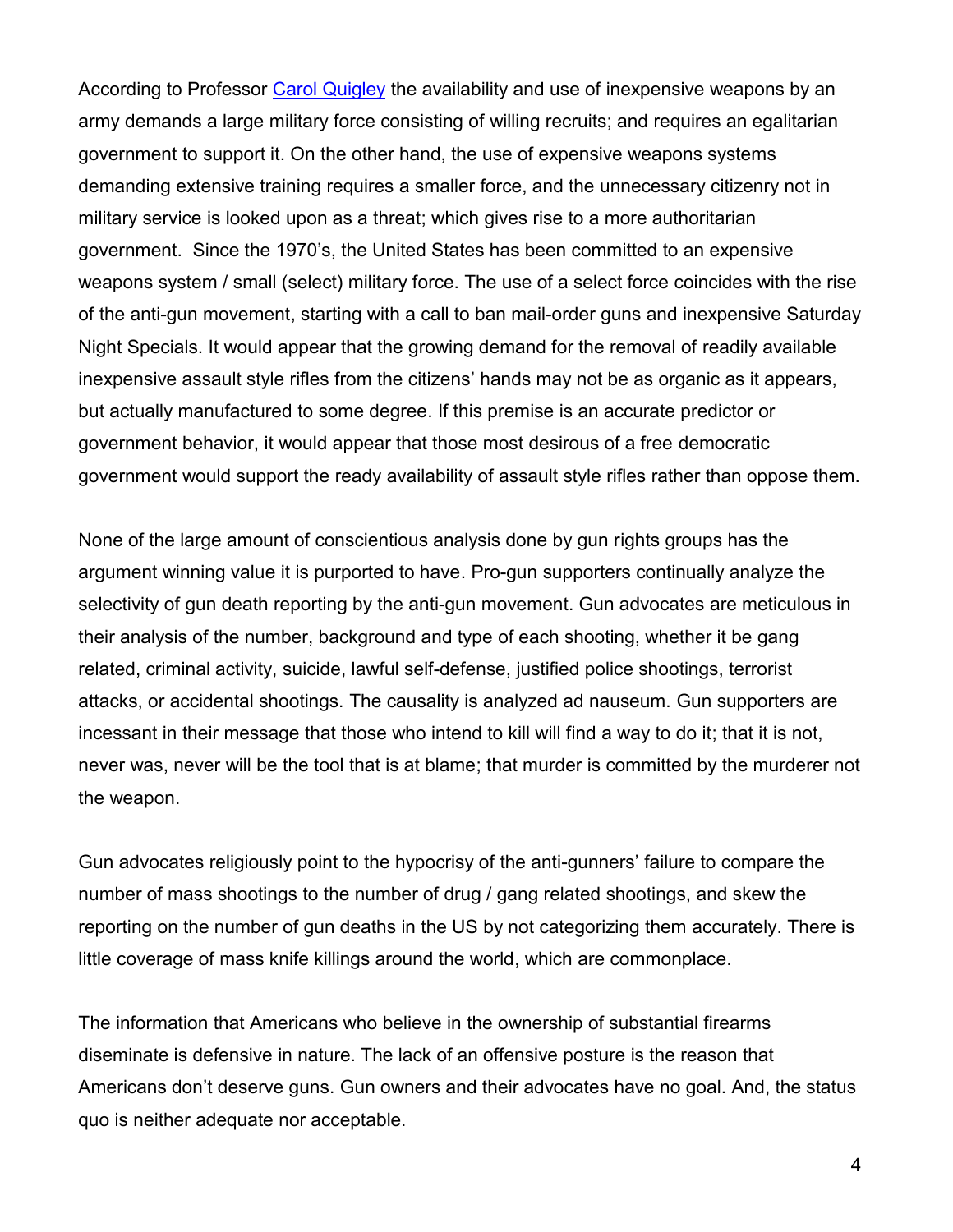Gun advocates, though, do have that paper to wave – the Second Amendment - waved it as if it were magic. Well, it is not magic, and if not supported by action, it is no more than what it is writing on a piece of paper. The seeming task of the pro-gun people is not to defend gun ownership and American Liberty, their task appears to be to defend that paper.

Here's what that paper says:

"A well regulated Militia being necessary for the security of a free state – the right to keep and bear arms shall not be infringed."

Odd, that the entity at the heart of the Amendment, the Militia, is never discussed by the gunadvocates.

Even more odd is the fact that after Justice Antonin Scalia's superb commentary in [District of](https://www.supremecourt.gov/opinions/07pdf/07-290.pdf)  [Columbia v. Heller,](https://www.supremecourt.gov/opinions/07pdf/07-290.pdf) which detailed the pre-governmental right to bear arms, the gun lobby refused to faithfully support the Second Amendment.

*"The "militia" comprised all males physically capable of acting in concert for the common defense. The Antifederal-ists feared that the Federal Government would disarm the people in order to disable this citizens' militia, enabling a politicized standing army or a select militia to rule. The response was to deny Congress power to abridge the ancient right of individuals to keep and bear arms, so that the ideal of a citizens' militia would be preserved."* 

Of course, if you have never seen a Militia, and all you hear about "militias" has negative connotations – and you are never taught about the Militia, not asked to participate in your state's Militia because it may not be organized - you wouldn't understand the Militia, and apparently the pro-gun lobby has chosen to ignore it; ashamed that the Second Amendment is burdened with a prefatory clause that mentions a Militia.

The gun lobby ignores historical facts that reference the Militia, knowing, or should know, that even if your state or community does not have a Militia, that does not diminish your right to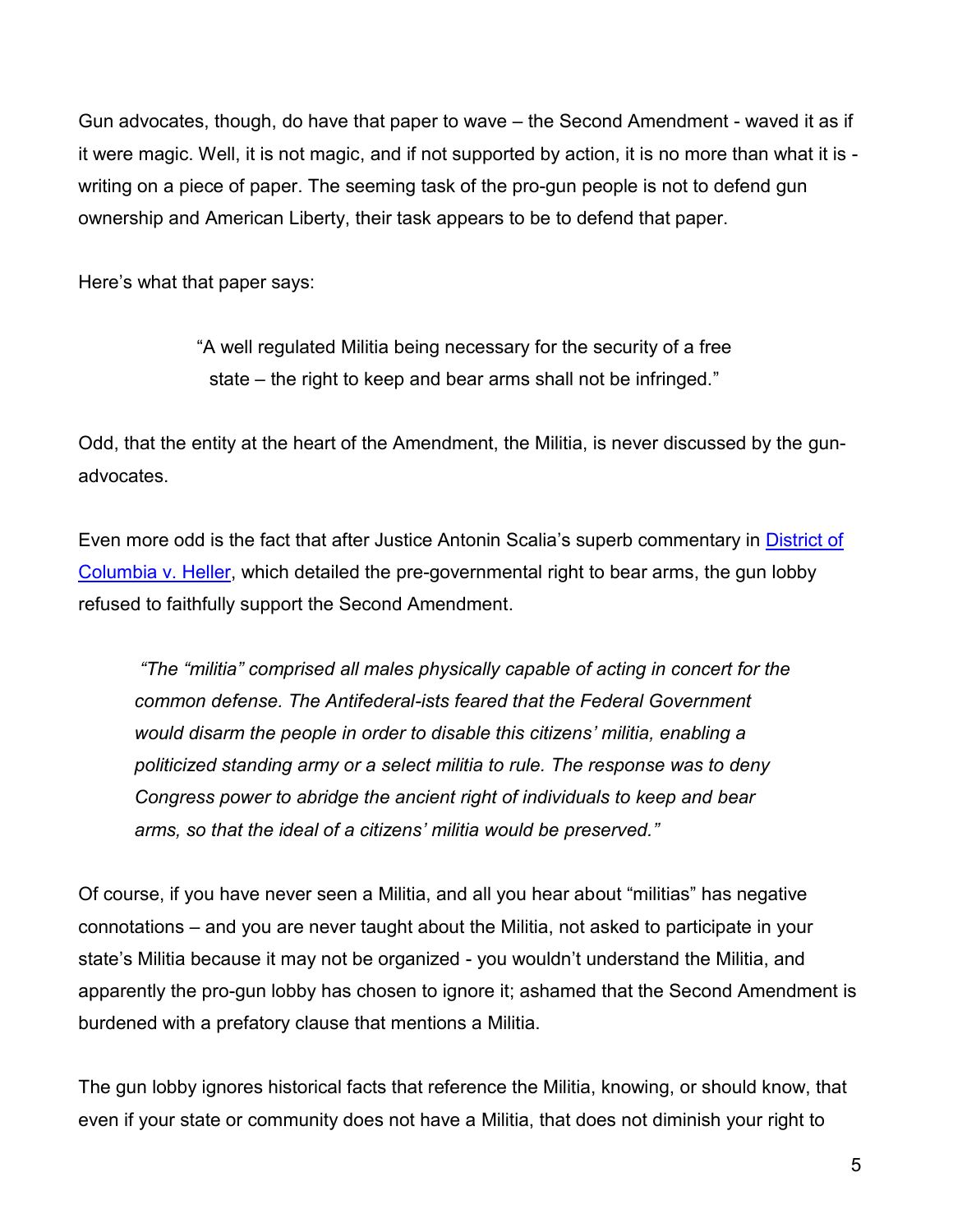own guns adequate to Militia participation. The lack of state-organized Militias was never a factor in the rationale for the continuing existence of the Militia or individual gun ownership in the early United States. In 1792, a year after the Second Amendment was passed, in a House debate on "*a bill more effectively to provide for national defence, by establishing an uniform Militia throughout the United States*" (Militia Bill), Representative Jeremiah Wadsworth of Connecticut said,

*"The Militia of the several states exist at the present moment more by the consent of the persons forming them in the several states, than in consequence of any laws of the particular states."* 

But exactly who is the militia? George Mason, whom many would rightly say was the true father of The Bill of Rights, inscribed protection of the Militia in Virginia'[s Declaration of Rights,](https://usconstitution.net/vdeclar.html) a template for what eventually became the Constitution's Bill of Rights. He described the Militia as "the whole people" — the individual American citizen. The citizens are the Militia. The Militia is the citizens. They are one and the same.

*"Section 13. That a well regulated militia, composed of the body of the people, trained to arms, is the proper, natural, and safe defense of a free state; that standing armies, in time of peace, should be avoided as dangerous to liberty; and that, in all cases, the military should be under strict subordination to, and be governed by, the civil power."*

What is not understood by the general public, nor promulgated by the gun lobby, is that the concept and purpose of the Militia is not intended to protect the nation from foreign attack. While the Militia might be called into service to repel invasion, or serve in any number of capacities, its mere existence is its purpose.

At this point in time every person capable of bearing arms would be considered part of the (unorganized) Militia. Some of the functions that a Militia could perform could be replaced by such entities as the National Guard or military reserve forces, or the military itself - but the Militia itself cannot be replaced – that is if we are to remain America, remain a participatory democratic republic. Whether or not the functions of the Militia are ever completely replaced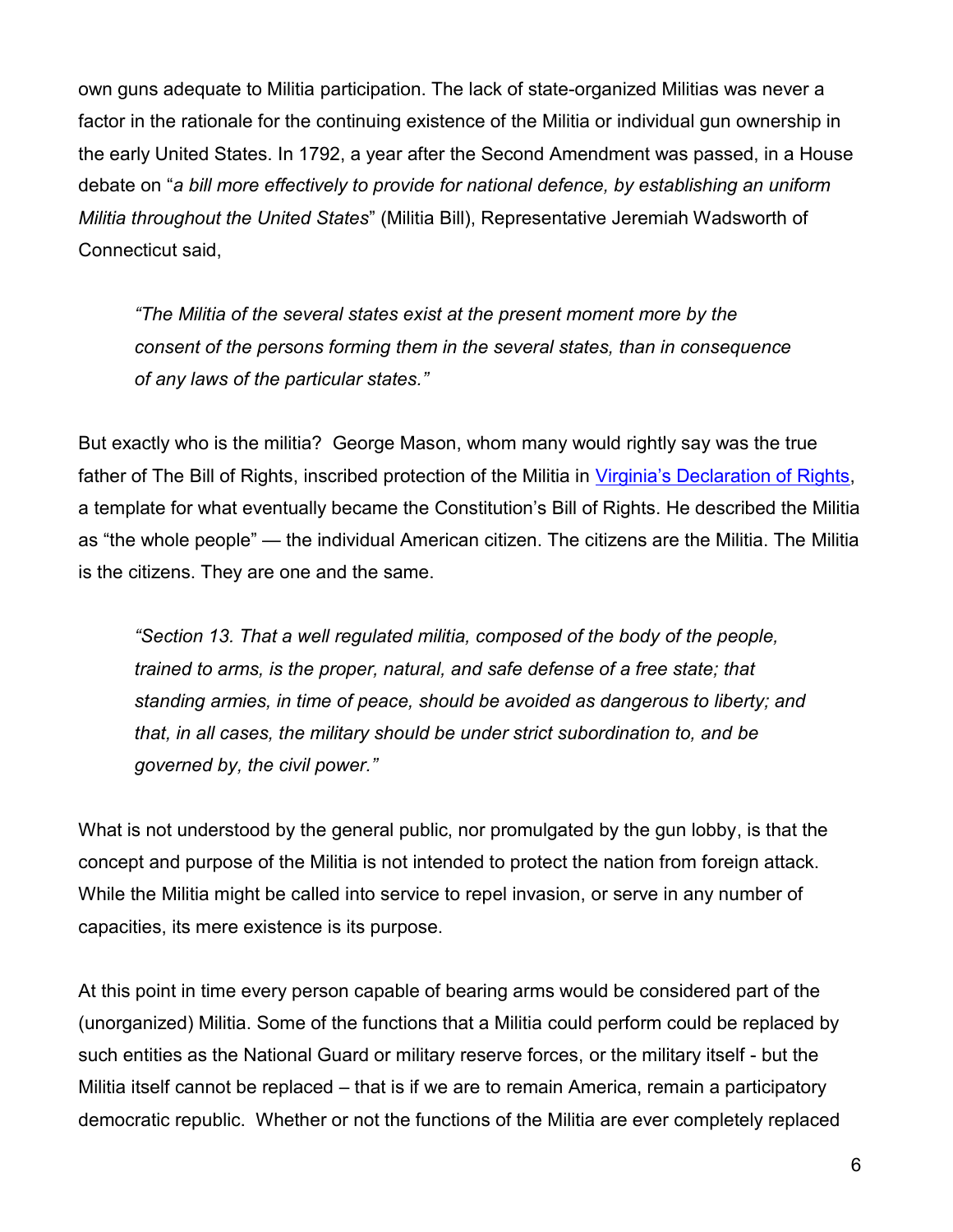by more select military organizations does not obviate the intended historical purpose of the Militia, the existence of an armed and prepared citizenry.

Many of those who would remove military style guns from the hands of the American citizen are the same people who are desperately trying to dilute American citizenship with "immigrants" who have little desire to become acculturated with American values and would rather ignore or even destroy the American republican culture – the foundational creed of the country. Those opposing guns speak of democracy, and yet they are the ones who don't trust American citizens with effective firearms. The anti-gun solution for safety is to replace the Militia with government agents, as if government agents are somehow a superior class of beings, endowed with nothing less than altruistic loyalty to the defense of American Liberty.

There are those who oppose assault style weapons in the hands of citizens because they feel they are dangerous and a potential threat to public safety. Not all of these people are politically motivated, just good hearted. Still, they believe that assault style guns should only be in the hands of local, state or federal authorities. Regrettably, regardless of their motives, the end result is the same, and their feelings and concerns aid the anti-gun advocates' agenda, which is to have the Federal Government remove guns from the hands of the citizenry.

This perspective on governance is best evidenced by the writing of Karen Lecraft Henderson, Circuit Judge, concurring in part and dissenting in part on the *Heller* case when it appeared before the United States Court of Appeals For The District of Columbia Circuit. In her commentary she intones an "interest-balancing" approach to judging an inherent pregovernmental right:

*"At the center of the debate is the fundamental question of whether firearms, specifically those owned and wielded by private citizens, do more harm than good in deterring violent crime."* 

Judge Henderson refers to "guns" in general in her commentary, but one can only assume that her concerns regarding an assault style weapon kept for general use would be even more cautionary.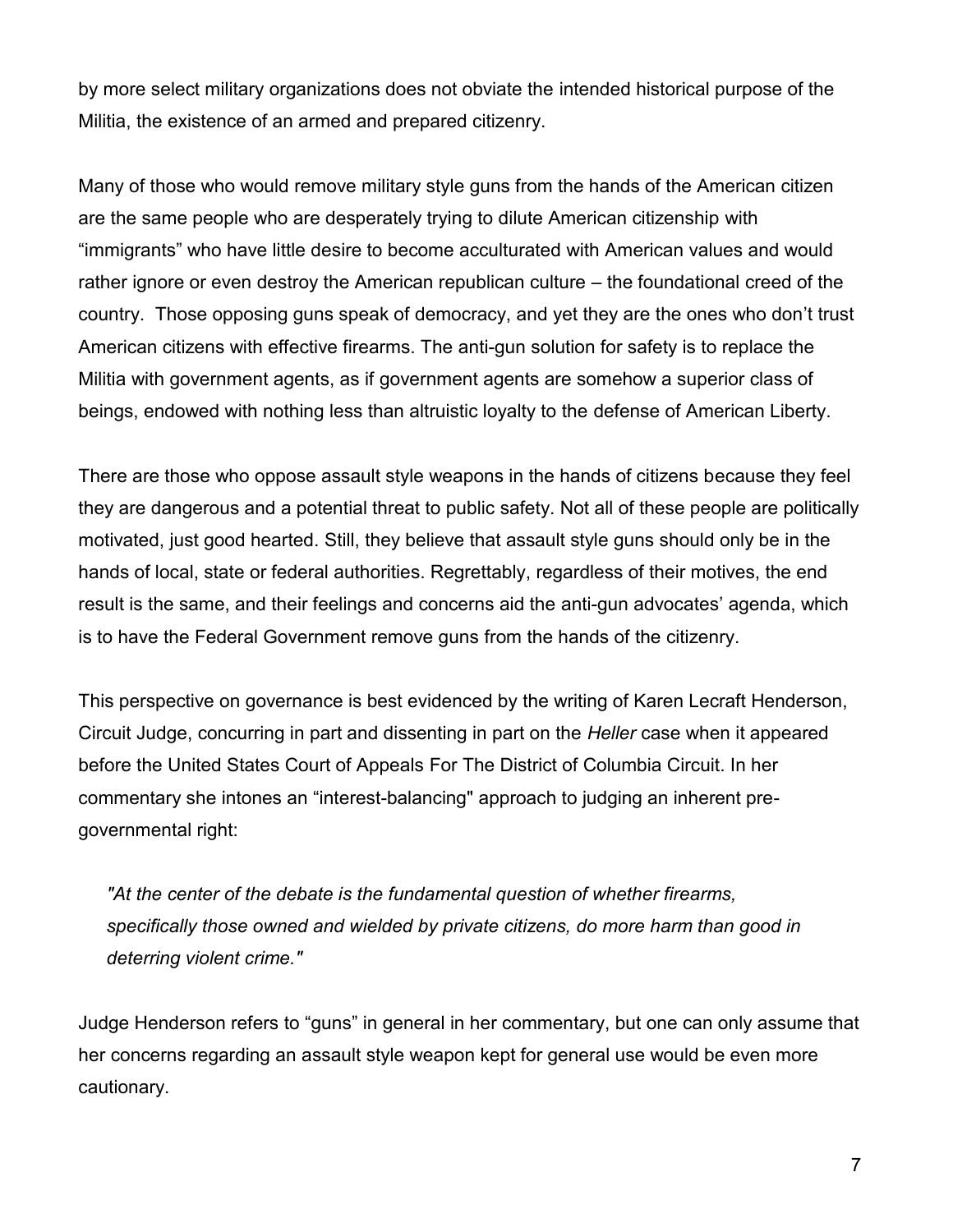She clearly states the argument used in anti-gun rhetoric. Albeit that Justice Scalia and the prevailing Supremes stated that they look at the Second Amendment as a pre-Constitutional right, there is a current trend by the corporate media, radical leftist internationalists and their cadre of lost in the political woods bleeding heart liberal followers to embrace the perspective described by Henderson, basing the right to arms as a contest between the individual right to keep and bear arms and the pseudo "right" of public safety and freedom from gun violence.

Patrick Henry's words delivered in 1775, which were in essence a call to arms, may appear to be hyperbolic when describing the threat to our nation from today's government "rulers," still, any government intrusion into American liberty represents a clear and present danger, and from that perspective his words have continuing significance.

*"What is it that gentlemen wish? What would they have? Is life so dear, or peace so sweet, as to be purchased at the price of chains and slavery? Forbid it, Almighty God! I know not what course others may take; but as for me, give me liberty or give me death!* 

But, it is Henry's words spoken a dozen years later during Virginia's Ratification Convention, during a time of tumult, and before there was an agreement for a Bill of Rights, which I believe state the terms of the argument.

*"Liberty, the greatest of all earthly blessing - give us that precious jewel, and you may take every thing else! But I am fearful I have lived long enough to become an old-fashioned fellow. Perhaps an invincible attachment to the dearest rights of man may, in these refined, enlightened days, be deemed oldfashioned; if so, I am contented to be so.* 

*Twenty-three years ago was I supposed a traitor to my country? I was then said to be the bane of sedition, because I supported the rights of my country. May I now be thought suspicious when I say our privileges and rights are in danger.* 

*There are many on the other side, who possibly may have been persuaded to the necessity of these measures, which I conceive to be dangerous to your liberty. Guard with jealous attention the public liberty. Suspect every one who*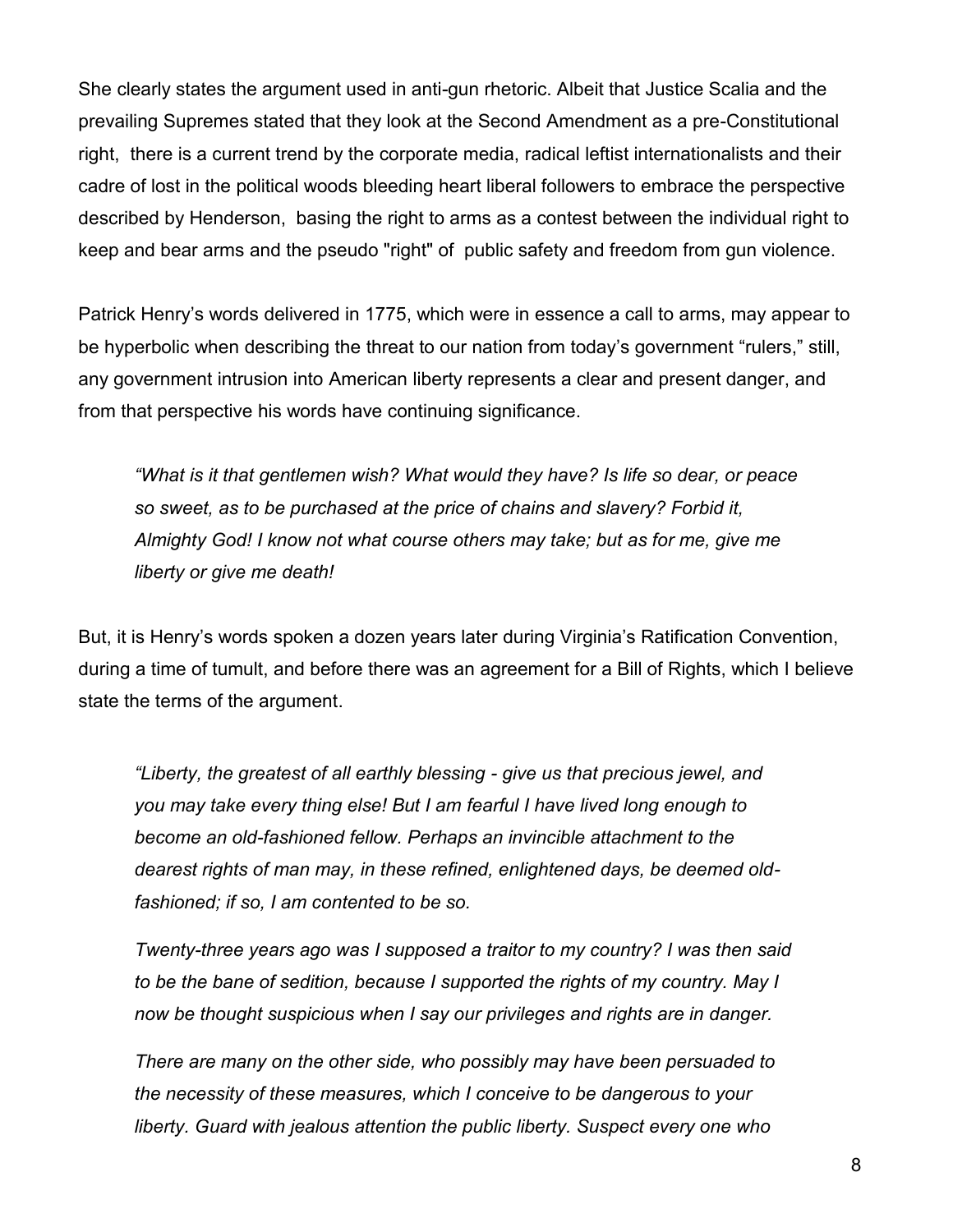*approaches that jewel. Unfortunately, nothing will preserve it but downright force. Whenever you give up that force, you are inevitably ruined.* 

*Let my beloved Americans guard against that fatal lethargy that has pervaded the universe.* 

*The honorable gentleman who presides told us that, to prevent abuses in our government, we will assemble in Convention, and punish our servants for abusing the trust reposed in them. O sir, we should have fine times, indeed, if, to punish tyrants, it were only sufficient to assemble the people!* 

*You will find all the strength of this country in the hands of your enemies; Your militia is given up to Congress. And, of what service would militia be to you when, most probably, you will not have a single musket in the state? For, as arms are to be provided by Congress, they may or may not furnish them... .* 

*Show me that age and country where the rights and liberties of the people were placed on the sole chance of their rulers being good men, without a consequent loss of liberty! I say that the loss of that dearest privilege has ever followed, with absolute certainty, every such mad attempt."*

To believe in the Central Government over the citizenry is a rejection of the entirety of the foundational principals of this nation. In a very certain manner, this is what is wanted by those who believe in a disarmed citizenry; an America composed of two classes of citizens – those working for the government(s) who can be trusted with firearms and civilians who cannot.

The man who spoke up most fervently in favor of the Second Amendment during its debate in the House of Representatives was **Elbridge Gerry from Massachusetts; and while you** constantly hear his name in disparaging terms as the man after whom Gerrymandering is named, his name is also found on the Declaration of Independence and on the Articles of Confederation. He was the sole ambassador John Adams considered as being politically impartial during the infamous  $XYZ$  affair, and his dedication to peace rather than politics is considered to be the major factor in preventing a war with France. He was Governor of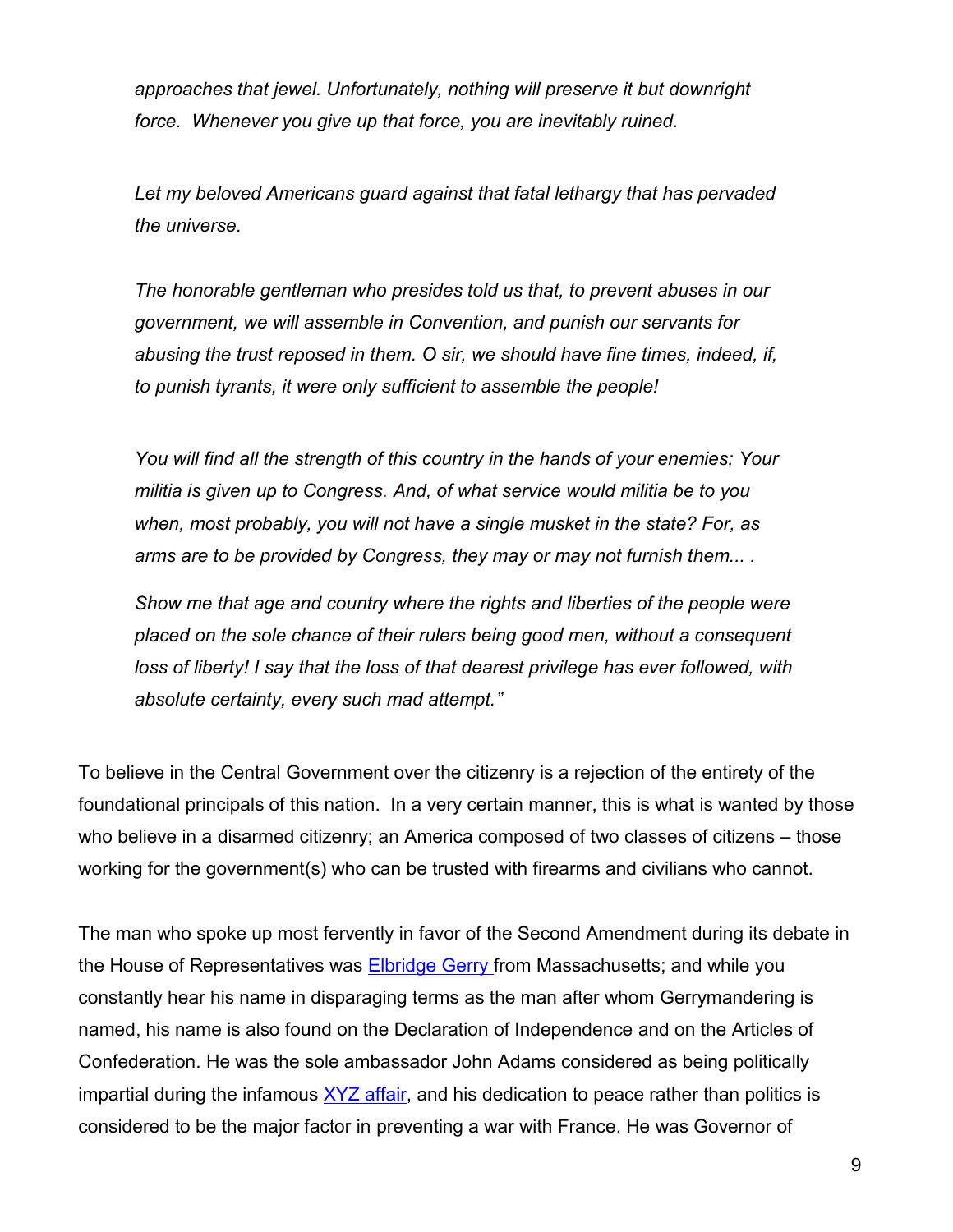Massachusetts and Vice President to Madison during the War of 1812. As involved as he was in the founding of the nation, you will not find his signature on the Constitution, even though he attended the Federal Convention. He refused to sign because, like the other Anti-Federalists who refused to sign, Mason and Randolph, he did not trust government – even the new government that he had helped create. Unlike those men popularized for promoting the Constitution and declaring how special the American citizen was, and how steadfast Americans would be in never allowing tyranny to overtake the government, Gerry didn't trust that the American people would never be misled. He and the other Anti-Federalists wanted a bill of rights enumerated within the Constitution before accepting it.

Having just fought a war with a tyrant, he knew full well what tyranny was; and he understood that what stood between America and complete subjugation was the armed citizen.

*"What, Sir, is the use of a Militia? It is to prevent the establishment of a standing army, the bane of liberty.... Whenever Governments mean to invade the rights and liberties of the people, they always attempt to destroy the Militia, in order to raise an army upon their ruins."* (Floor debate on the Second Amendment)

Those who most ardently fought for independence and then opposed the Constitution did so because of one value held dear – Liberty. They considered Liberty the fundamental question affecting the nation, and the Anti-Federalists feared for the safety of Liberty under the proposed Constitution.

It is this fervor for Liberty above all else, this belief, shared by Patrick Henry, Edmund Randolph, George Mason, Richard Henry Lee, Elbridge Gerry and others of the same mind, that differentiates them from today's pro-gun advocates. The early patriots understood a simple fact that may be known today by those supporting the cause of gun ownership, but has little visceral sway over their actions - *History hasn't ended!* Just because we have freedom now, does not mean that we will always have freedom.

The enemies of freedom are relentless. They grow stronger each day, while the resolve of the average uninformed American to preserve Liberty weakens each day. What we have today, misinformation leading to acceptance of bad policy, is exactly what Gerry so feared.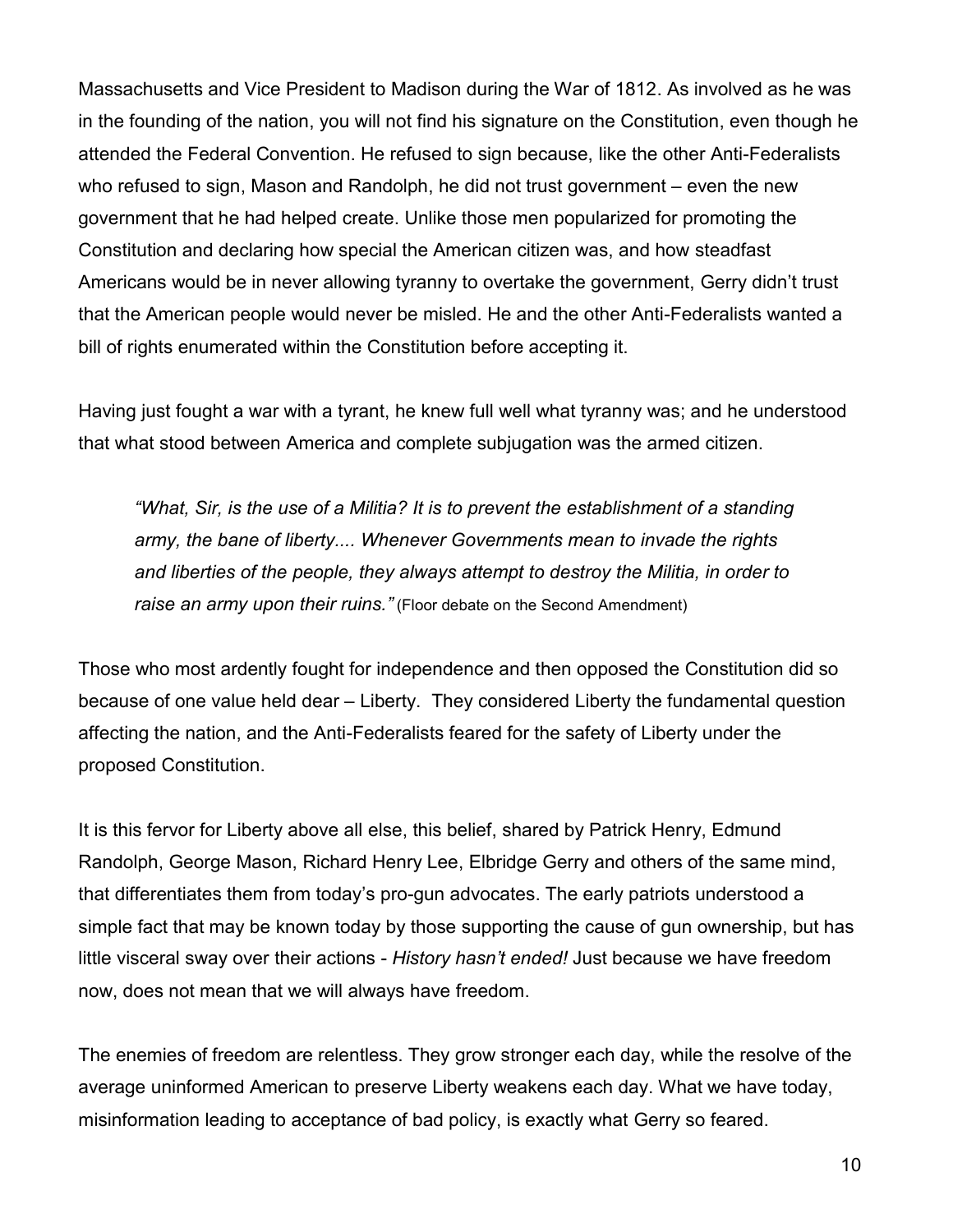In looking at the dynamics of the fight over gun ownership, one might analogize the antigunners to an offensive line in a football game. They have their goal. But, in this game there are an unlimited number of ball carries with no time limit. Ultimately, yard by yard, they will reach their goal. And, the pro-gun lobby, one could analogize, is very much akin to the defensive line. They have no goal. Their task is merely to stop the forward movement of the offense as best as they can. And, because they have no goal, while they may slow the offence, they can never win, because it is only the anti-gun forces who can score points.

The anti-gunners score points each time they move forward towards their goal; and when they reach their goal the game is over.

Defending the Second Amendment by declaring its importance or by referencing it as a part of the revered Bill of Rights is not nearly enough. It is not enough, because with all of the rhetoric and Chamberlain like "paper waving"– no pundit ever really answers the valid, very simple question asked time and again by the anti-gunners, "Why does anyone need a gun like that?" The question is inevitably answered by reaching for the Second Amendment and its guarantees. The reasoning quickly becomes circular – this is because of that, and that is because of this, and so on ad infinitum.

The question can be answered honestly and effectively, but not as long as the pro-gun Right is so disingenuous in their comparison of an AR-15 rifle chambered in 5.56 NATO to a hunting rifle. The gun lobby will speak about hunting, about shooting sports and about self defense. They will speak about anything except the Militia.

So, while Americans' right to gun ownership does not rely on the Second Amendment's protection of the Militia, the political battle over assault style weapons may – even if only in the uneducated public's mind, and their power seeking elected officials – and that is where the battle will be decided, by those elected to Congress by a mix of unabashed caring people who dislike guns and their potential for violence, do-gooders of all stripes who can't envision the precariousness of their own liberty and evil political charlatans who will do and say whatever is required to bring the other two groups into line.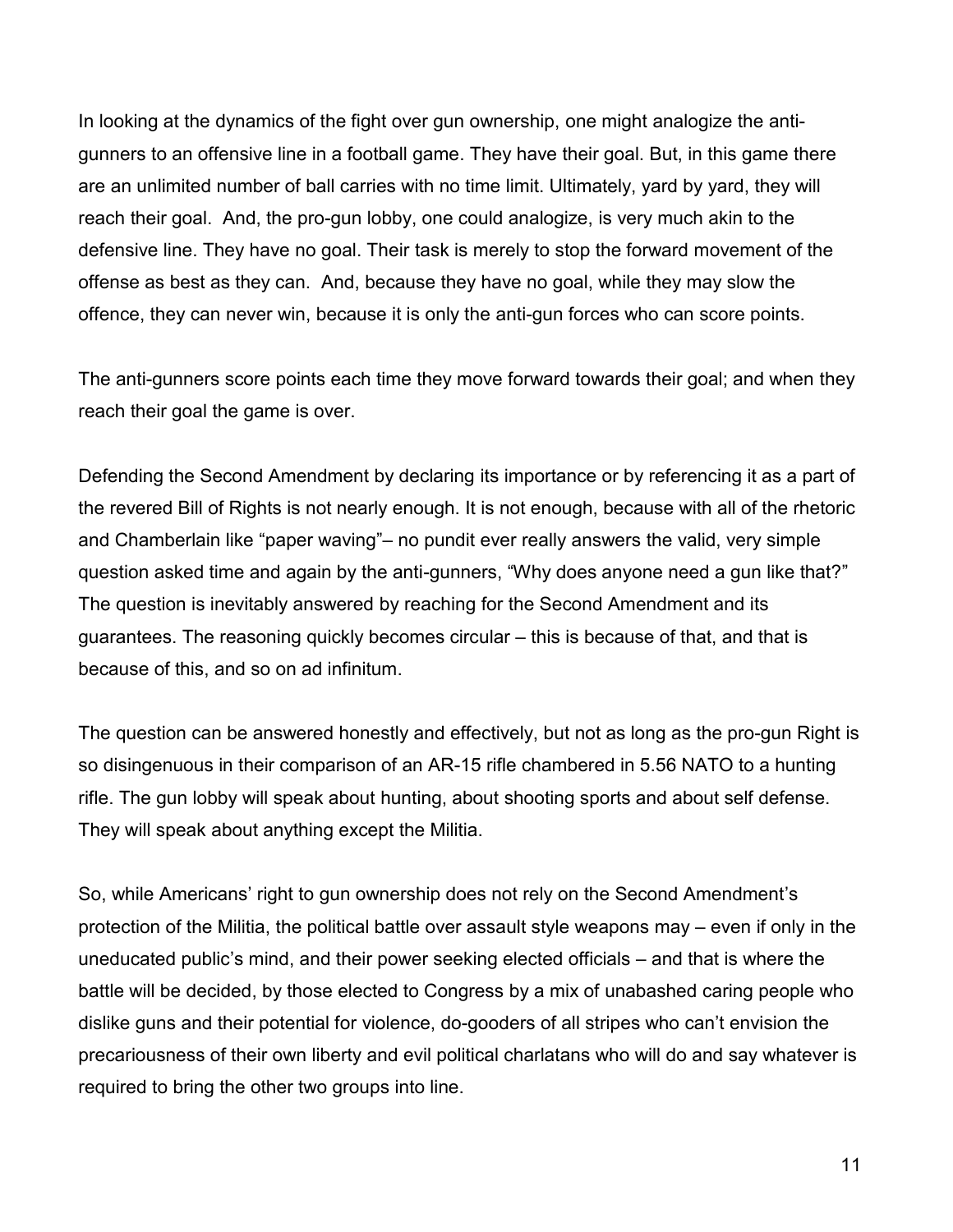It is only when the pro-gun lobby initiates a discussion about the Militia, will they be able to answer that basic question – "Why does anyone need an assault style rifle?" The answer is obvious once a defensive posture against attacks by anti-gunners becomes an offensive program to invigorate the un-organized and organized Militia on its original terms.

But, the gun lobby is afraid of the Militia. Yet, the Second Amendment and protection of the Militia was so important that it was placed in the Bill of Rights immediately after protection of speech, assembly and religion. The founders had no fear of enunciating their support for the Militia.

Referring back to the time soon after Chamberlain returned from Munich, ultimately, when it became necessary to confront Adolph Hitler, two things had to happen, appeasement espousing Chamberlain had to go, and England had to arm.

There is not a more awe inspiring image from the WW2 era than that of an American GI after an assault, his battle rifle slung over his shoulder, exhausted, usually unshaven, garbed in comfortably fitting military clothing, often dirty and wrinkled.

The American war fighter was not an ideologue or a religious zealot. He was not defending a revered leader. He quickly understood he was fighting a monstrous ideology, which if left unchecked, would soon devour his freedom. These servicemen were at heart private citizens, often reluctant to serve in combat. But, ultimately, one by one, they put their life on the line because the nation was in jeopardy. In too many instances these servicemen were left a mangled or dead casualty, but because of their sacrifice, the nation continued to live and thrive.

Over the course of the American experiment, Americans have learned to rely on the gun in the defense of freedom. That spirit of the armed citizen still exists, but it is under attack from a combination of America haters and idealistic do-gooders, too often driven by a globalist UN supported movement of world-wide citizen disarmament.

There is, though, one truth that wise citizens understand, *as long as governments have guns, citizens must also have guns*. If you are to be able to participate in the unorganized or